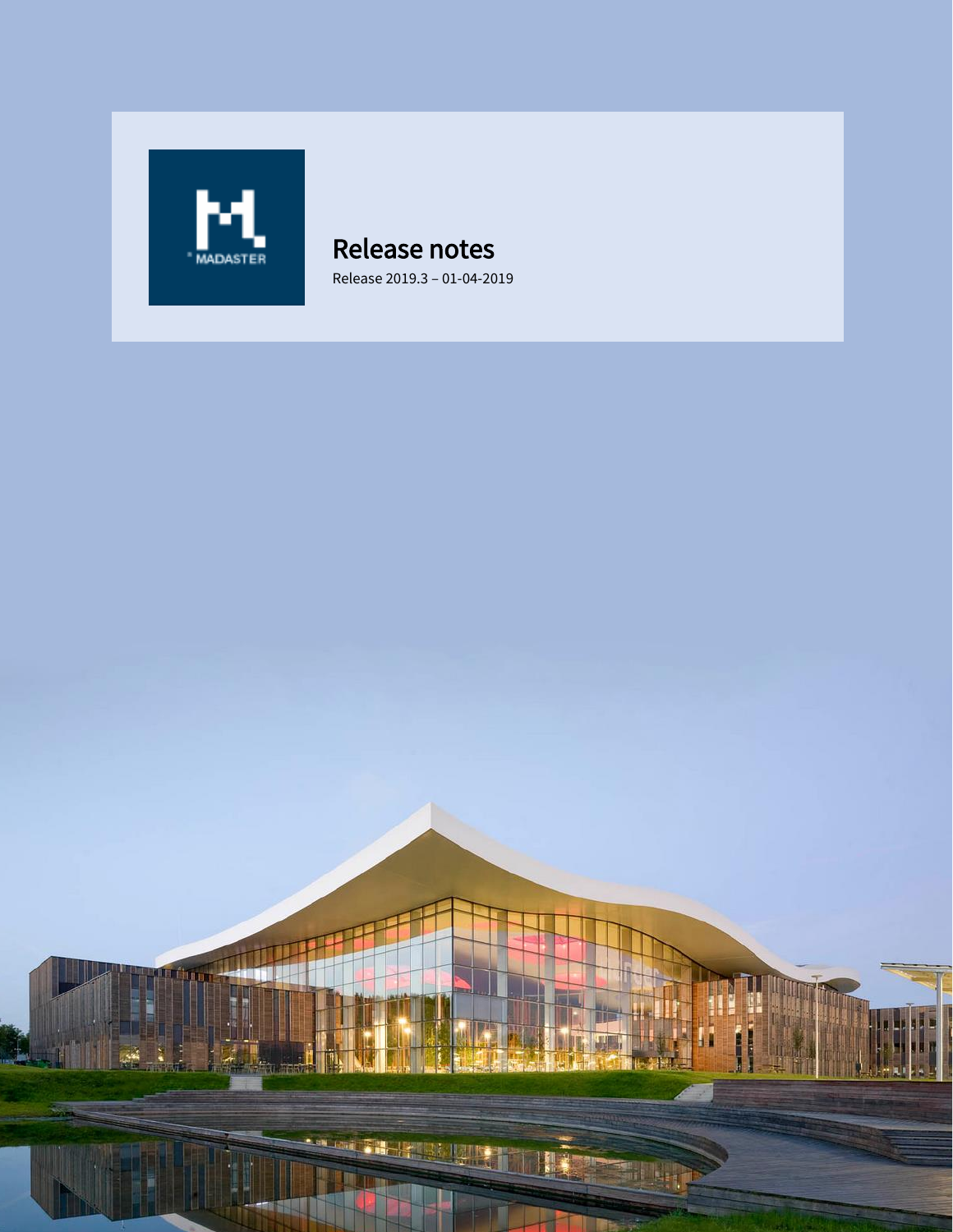# Inhoud

| $\mathbf{1}$ . |        |  |
|----------------|--------|--|
| 2.             |        |  |
|                | 2.1.   |  |
|                | 2.2.   |  |
|                | 2.3.   |  |
|                | 2.3.1. |  |
|                | 2.3.2. |  |
|                | 2.3.3. |  |
|                | 2.4.   |  |
|                | 2.4.1. |  |
|                | 2.4.2. |  |
| 3.             |        |  |
|                |        |  |
| 4.             |        |  |
|                |        |  |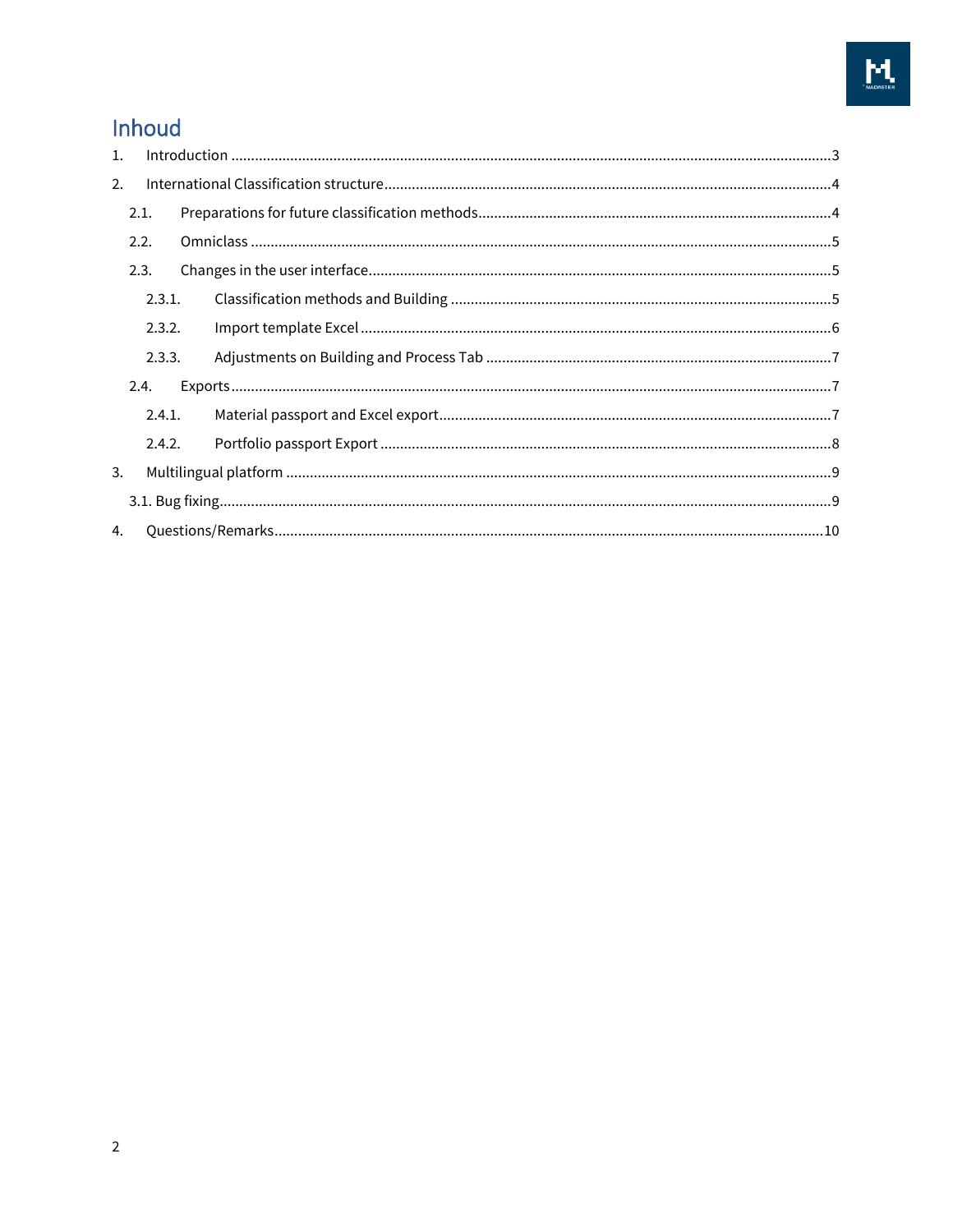

# <span id="page-2-0"></span>1. Introduction

Madaster strives for a continuous stream of releases with improvements or expansion of the functionalities. With every release of the Madaster platform, changes take place, visible or invisible to the user. In this document you will find an overview of these changes within the Madaster Platform.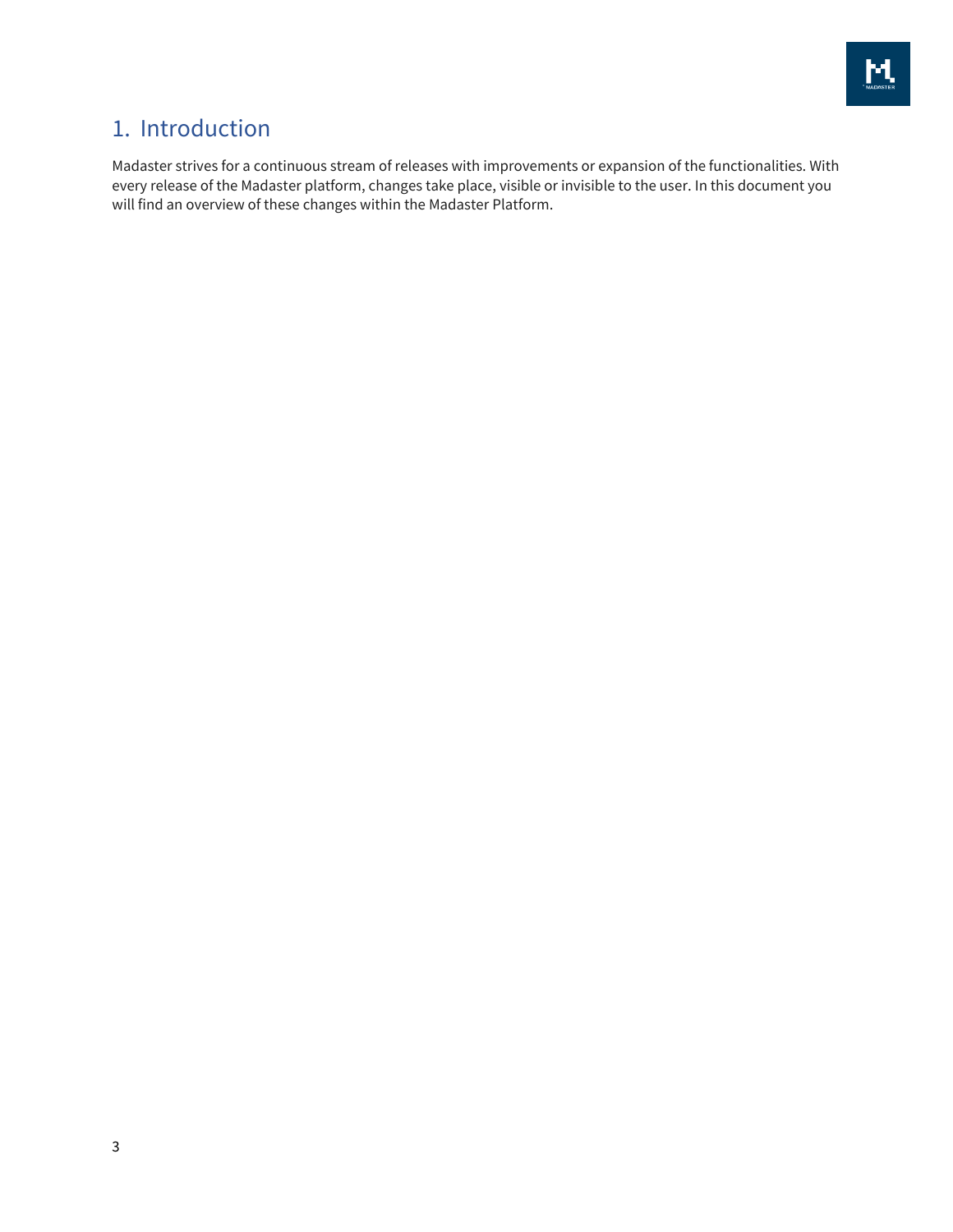

# <span id="page-3-0"></span>2. International Classification structure

## <span id="page-3-1"></span>2.1. Preparations for future classification methods

Preparations have been made in this release so that the platform can support multiple classification structures in the future.

In addition, the backend is able to support classification structures consisting of several nested layers. The Madaster platform is also able to aggregate underlying layers into an upper layer, so that information can always be presented to the user in a clear and neat way.

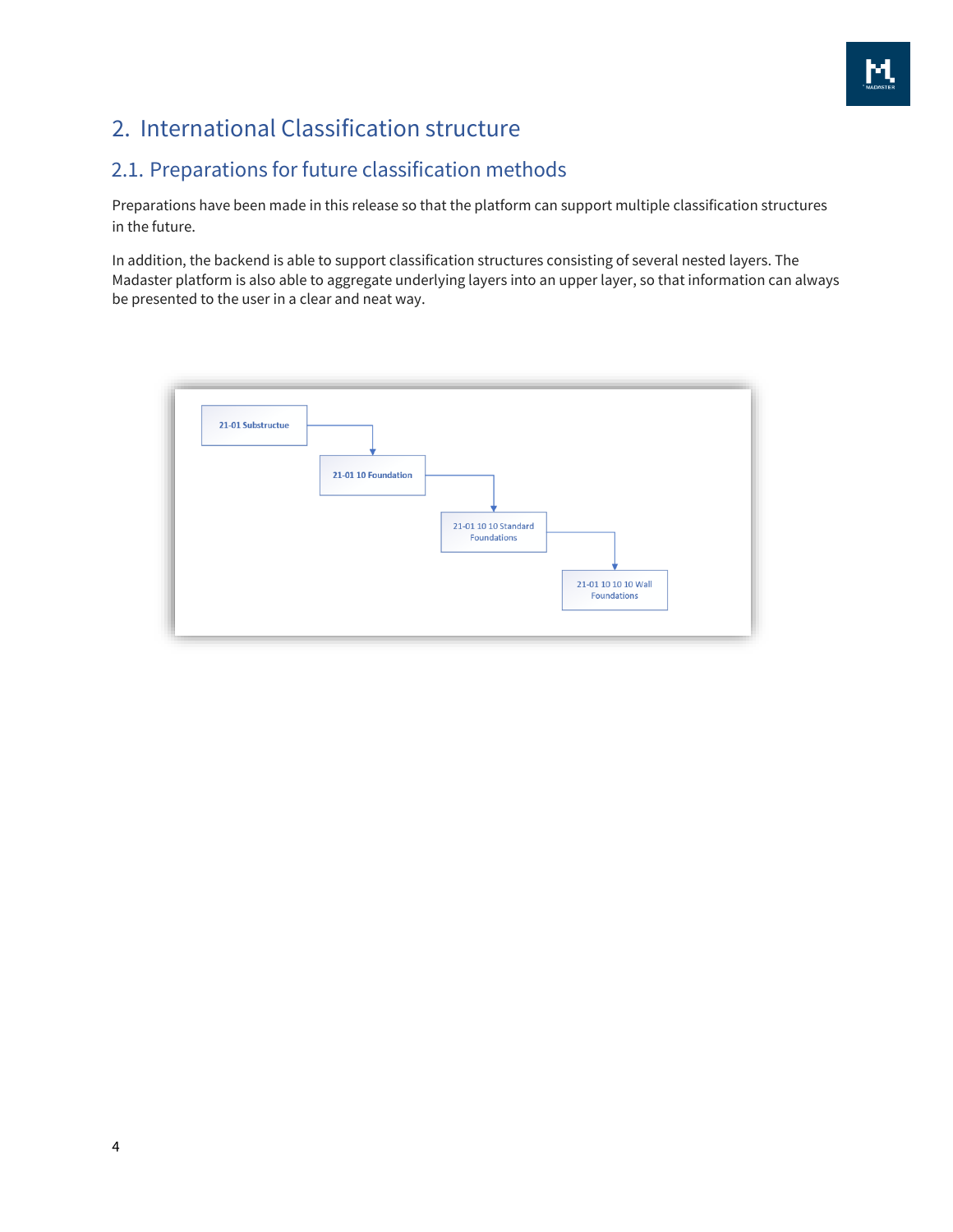

### <span id="page-4-0"></span>2.2. Omniclass

In addition to the NL-SfB classification, from now on Madaster also supports the Omniclass Construction Classification System (OCCS), table 21 Elements method (for more information see also: [http://www.omniclass.org/\)](http://www.omniclass.org/).

The precise Omniclass method list can be found on the administration page, under the heading 'classification methods'. Here you can find how Madaster maps every element onto the Layer of Brands.

| <u>м</u>                          | PORTFOLIO'S GEBOUWEN<br><b>ADMINISTRATIE</b>        | $\sim$ 0                   |
|-----------------------------------|-----------------------------------------------------|----------------------------|
| Administratie<br>Home             |                                                     |                            |
| <b>ADMINISTRATIE</b>              |                                                     |                            |
|                                   |                                                     |                            |
| <b>MATERIALEN &amp; PRODUCTEN</b> | <b>DOSSIERMAPPEN</b><br>CLASSIFICATIEMETHODES       |                            |
| Omniclass                         | $\checkmark$                                        | $\left( \mathbf{r}\right)$ |
| 21-01 00 00                       | Substructure                                        |                            |
| 21-01 10                          | <b>Foundations</b>                                  | Onbekend                   |
| 21-01 10 10                       | <b>Standard Foundations</b>                         | Constructie                |
| 21-01 10 10 10                    | <b>Wall Foundations</b>                             | Constructie                |
| 21-01 10 10 30                    | <b>Column Foundations</b>                           | Constructie                |
| 21-01 10 10 90                    | <b>Standard Foundation Supplementary Components</b> | Constructie                |
| 21-01 10 20                       | <b>Special Foundations</b>                          | Constructie                |
| 21-01 10 20 10                    | <b>Driven Piles</b>                                 | Constructie                |
| 21-01 10 20 15                    | <b>Bored Piles</b>                                  | Constructie                |
| 21-01 10 20 20                    | Caissons                                            | Constructie                |
|                                   |                                                     |                            |

## <span id="page-4-1"></span>2.3. Changes in the user interface

A number of adjustments have been made to the user interface so that the platform can support multiple classification methods in the future.

### <span id="page-4-2"></span>2.3.1. Classification methods and Building

• In Madaster, one classification method is currently allowed per building.

| <b>MADASTER INFORMATIE</b> |                     |
|----------------------------|---------------------|
| Portfolionaam:             | Portfolio Winvision |
| Classificatiemethode:      | NI/SfB              |
| Gebruik gebouw:            | Overig (Overig)     |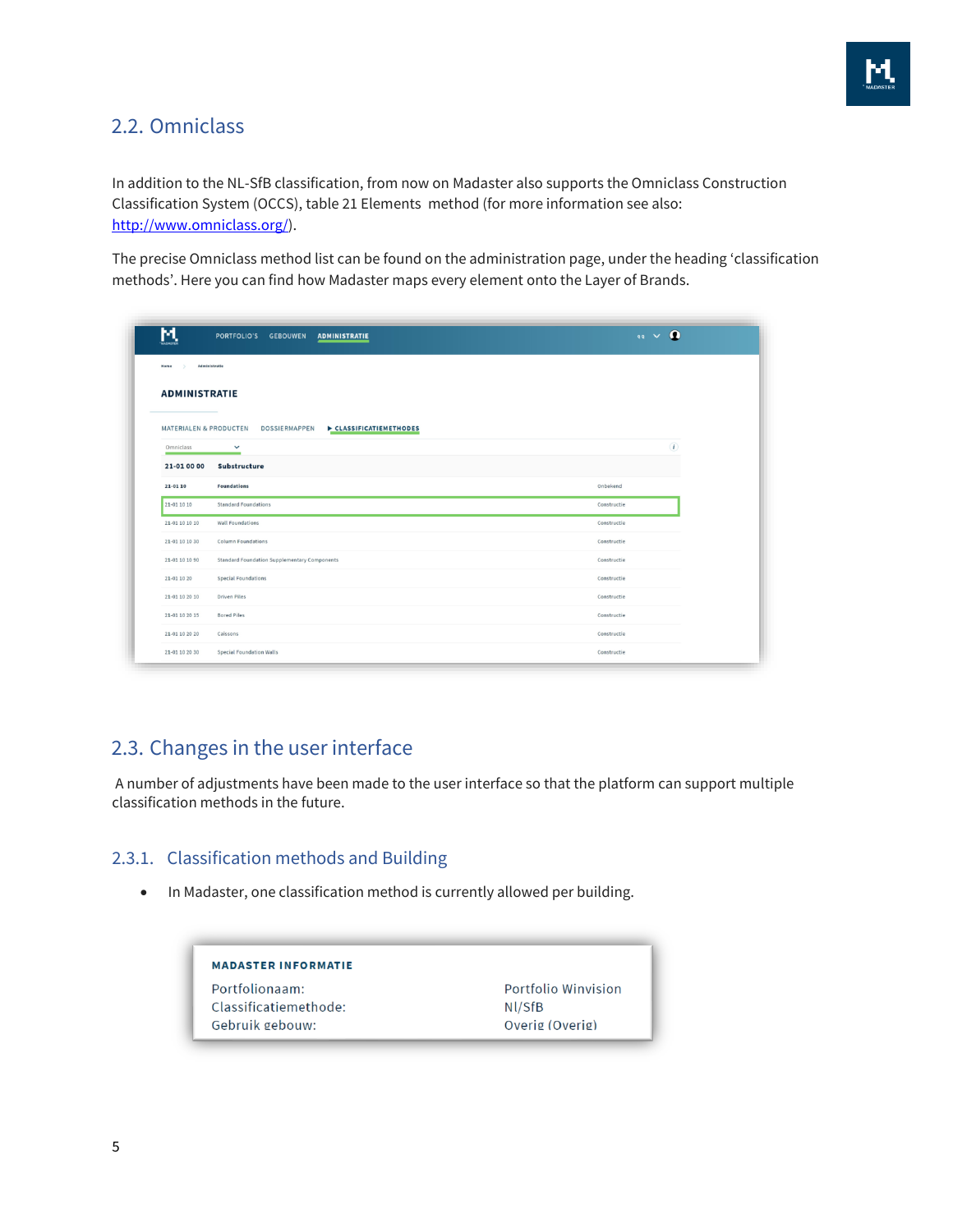

When uploading the first source file, the user, from now on, must indicate the classification method of which the source file consists (1). Once this choice has been made, it is saved on the building and subsequent source files are automatically marked with the classification method of the first file (2).

| <b>BESTAND TOEVOEGEN</b>                                                                                                                                                                                                                                                                                           | <b>BESTAND TOEVOEGEN</b>                                                                                                                                                                                                                                                                                           |
|--------------------------------------------------------------------------------------------------------------------------------------------------------------------------------------------------------------------------------------------------------------------------------------------------------------------|--------------------------------------------------------------------------------------------------------------------------------------------------------------------------------------------------------------------------------------------------------------------------------------------------------------------|
| <b>BESTANDSTYPE</b>                                                                                                                                                                                                                                                                                                | <b>BESTANDSTYPE</b>                                                                                                                                                                                                                                                                                                |
| Bronbestand (BIM of Excel)                                                                                                                                                                                                                                                                                         | Bronbestand (BIM of Excel)                                                                                                                                                                                                                                                                                         |
| Gebruikt u Excel? Gebruik dan deze template.                                                                                                                                                                                                                                                                       | Gebruikt u Excel? Gebruik dan deze template.                                                                                                                                                                                                                                                                       |
| <b>CLASSIFICATIEMETHODE</b>                                                                                                                                                                                                                                                                                        | CLASSIFICATIEMETHODE                                                                                                                                                                                                                                                                                               |
|                                                                                                                                                                                                                                                                                                                    | Omniclass                                                                                                                                                                                                                                                                                                          |
| NI/SfB<br><b>Omniclass</b>                                                                                                                                                                                                                                                                                         | SELECTEER BESTAND(EN)                                                                                                                                                                                                                                                                                              |
| <b>SELECTEER MAP</b>                                                                                                                                                                                                                                                                                               | <b>SELECTEER MAP</b>                                                                                                                                                                                                                                                                                               |
| Bronbestanden                                                                                                                                                                                                                                                                                                      | Bronbestanden                                                                                                                                                                                                                                                                                                      |
| TAGS (DRUK OP ENTER OF SPATIE OM TOE TE VOEGEN)                                                                                                                                                                                                                                                                    | TAGS (DRUK OP ENTER OF SPATIE OM TOE TE VOEGEN)                                                                                                                                                                                                                                                                    |
| <b>DATABRONNEN EN PRIORITEIT</b>                                                                                                                                                                                                                                                                                   | DATABRONNEN EN PRIORITEIT                                                                                                                                                                                                                                                                                          |
| Geef aan op welke bronnen in het Madaster platform de elementen in het te<br>uploaden bestand automatisch gelinkt moeten gaan worden en in welke<br>volgorde dit moet gebeuren per element. Selecteer voor het toevoegen dan wel<br>verwijderen van een bron het '+' of 'x' teken aan het einde van een bron naam. | Geef aan op welke bronnen in het Madaster platform de elementen in het te<br>uploaden bestand automatisch gelinkt moeten gaan worden en in welke<br>volgorde dit moet gebeuren per eiement. Selecteer voor het toevoegen dan wel<br>verwijderen van een bron het '+' of 'x' teken aan het einde van een bron naam. |
| <b>BESCHIKBARE BRONNEN</b><br><b>GESELECTEERDE BRONNEN</b>                                                                                                                                                                                                                                                         | <b>RESCHIKRARE RRONNEN</b><br><b>GESELECTEERDE BRONNEN</b>                                                                                                                                                                                                                                                         |
| Winvision<br>Archicad<br>x<br>Ecochain<br>x.                                                                                                                                                                                                                                                                       | Winvision<br>Archicad<br>Ecochain                                                                                                                                                                                                                                                                                  |

• A classification method can only be changed if no source files are present:

To prevent people from mistakenly confusing different classification methods, a classification method can only be changed when the building no longer has any source files.

#### <span id="page-5-0"></span>2.3.2. Import template Excel

Depending on the chosen language of the platform and the chosen classification method, the platform now also offers an import template based on these choices:

| <b>Omniclass</b> | <b>NL-SfB</b> |
|------------------|---------------|
| Dutch            | Dutch         |
| English          | English       |
| French           | French        |
| German           | German        |
| Spanish          | Spanish       |
| Italian          | Italian       |

At the time of release only English and Dutch are available.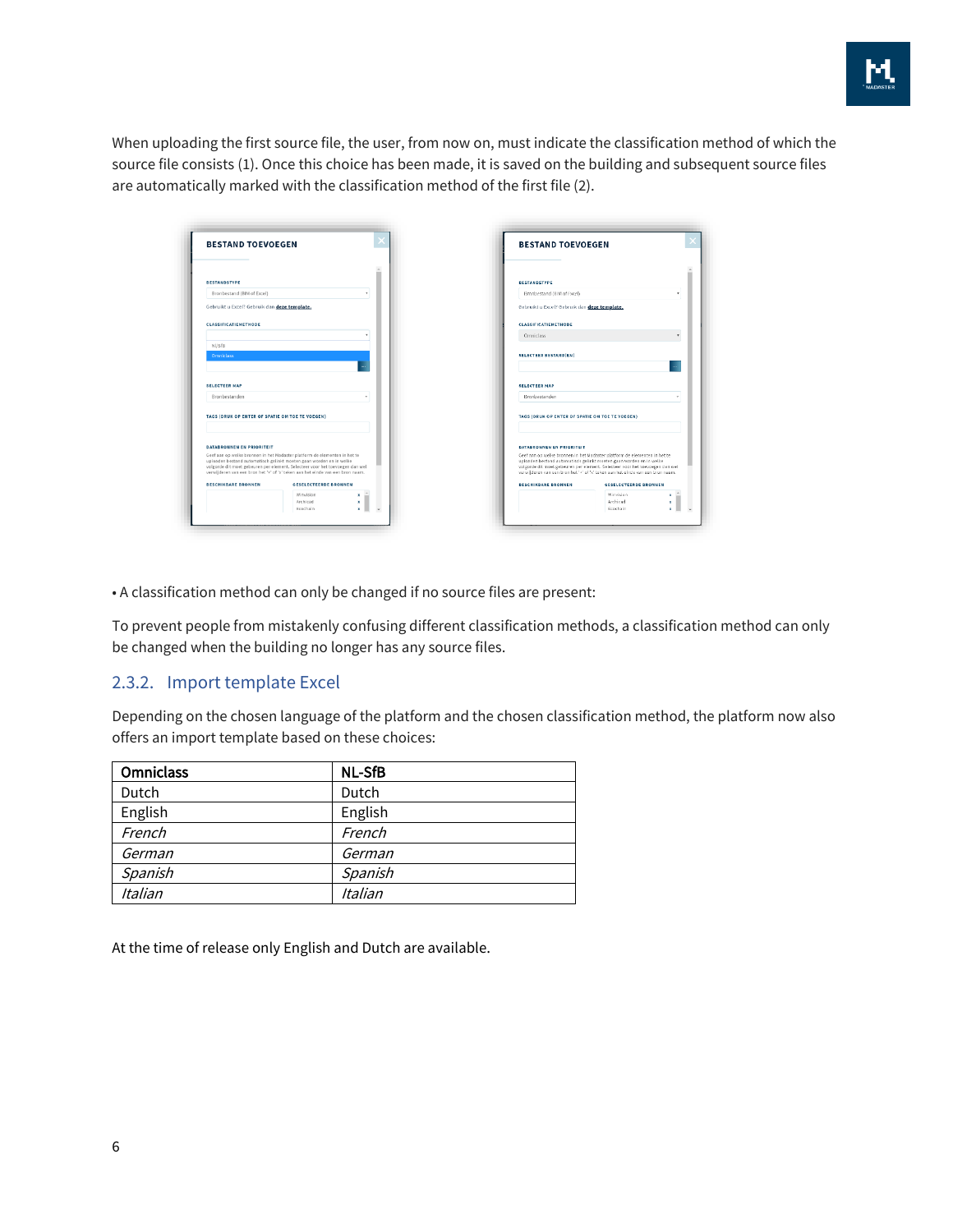

### <span id="page-6-0"></span>2.3.3. Adjustments on Building and Process Tab

The OmniClass classification method consists of four detail levels, to be able to display this correctly, adjustments have been made to the building and the construction process tabs:

| ALGEMEEN<br>BOUNPROCES CIRCULARITEIT FINANCIEL<br><b>F GEBOUW</b><br>← Internet © with an internet of                                                                                                                                                                                                                                                              |                                                                      |                | DOSSILE                               | <b>AFPS</b>                                               | <b>GEBRUIKERS</b> |                 |                                       | Φ       |  |
|--------------------------------------------------------------------------------------------------------------------------------------------------------------------------------------------------------------------------------------------------------------------------------------------------------------------------------------------------------------------|----------------------------------------------------------------------|----------------|---------------------------------------|-----------------------------------------------------------|-------------------|-----------------|---------------------------------------|---------|--|
| <b>CONTRACTOR</b><br>noma.<br><b>SERVICE</b>                                                                                                                                                                                                                                                                                                                       |                                                                      | D.<br>4941-045 |                                       | <b>TREASURE SETS LITTLE</b>                               | <b>CONTRACTOR</b> | <b>STORES</b>   |                                       | 008-213 |  |
| <b>CLASSIFICATION</b><br>> 33-05 00 00 Equipment and Furnishings<br>w - 25 m m m Kjerlal Construction and Benedition<br>$\left( \alpha \right)$ - and it is possible association<br>3 million to a contact said to concern as<br>. 2000 SEAS Special Instancepoints<br>- It Matzi et Full Norwell Nethelet<br>3 21 St Math Street, an West Court Spectator develop | 1.03<br>2 et<br>2 <sup>o</sup><br>1,95<br>6.65<br><b>Cast</b><br>432 |                | <b>MARINALE</b><br>ę,<br>ŧ,<br>뿊<br>읲 | 頥<br>'nн<br>霱<br><b>GEORGIA</b><br>1,6<br><b>HAY</b><br>옾 |                   | ٩v<br>200-<br>Ħ | 湿<br>g<br><b>KNIS</b><br>हो।<br>GERED |         |  |

|                                 | ( ) received the community ( ) therefore gain |            | ALGEMEEN INGEBOUW ROUNPROCES CIRCULARITEIT FINANCIEE, DOSSIER APPS GEBRUIKERS |                  |               |                           |              |                         | x              |
|---------------------------------|-----------------------------------------------|------------|-------------------------------------------------------------------------------|------------------|---------------|---------------------------|--------------|-------------------------|----------------|
|                                 | <b>MARK</b>                                   | <b>SEW</b> | создати                                                                       | <b>CALL LINE</b> |               | <b>DOMESTICS</b> HOVERING | <b>INCLA</b> | <b>Actual Avenue</b>    | <b>General</b> |
| PRODUCTION<br><b>S. FEDERAL</b> |                                               |            |                                                                               | <b>AM</b>        | <b>MILENE</b> |                           |              |                         |                |
| <b>All Press</b>                |                                               |            |                                                                               | <b>AM</b>        | Ð             | 国<br>m.                   |              | 364<br>M<br><b>WITH</b> |                |
|                                 |                                               |            |                                                                               |                  | ÷,            | 靐<br><b>GASES</b>         |              | 盟<br>.≞.                |                |
|                                 |                                               |            |                                                                               |                  | 誓             | 区<br>2341                 |              | ्ति<br>भारत             |                |
|                                 |                                               |            |                                                                               |                  | 萼             | 옾                         |              |                         |                |
|                                 |                                               |            |                                                                               |                  |               |                           |              |                         |                |

The screen is now divided into two parts, instead of three. Via the bar in this tab a user can switch between the classification "pane" and the products "pane"

### <span id="page-6-1"></span>2.4. Exports

All export functionalities have also been adjusted so that they now support Omniclass

#### <span id="page-6-2"></span>2.4.1. Material passport and Excel export

The material passport as well as the Excel export will now show the Omniclass classification method.

|                             | Sitework (21-07 00 00)                               |                                     |                                     |                             |                                     |                                     |
|-----------------------------|------------------------------------------------------|-------------------------------------|-------------------------------------|-----------------------------|-------------------------------------|-------------------------------------|
| <b>STONE</b>                | <b>GLASS</b>                                         | <b>WOOD</b>                         | <b>PLASTIC</b>                      | <b>ORGANIC</b>              | <b>METAL</b>                        | <b>UNKNOWN</b>                      |
| 21-07 10 (SITE PREPARATION) |                                                      |                                     |                                     |                             |                                     |                                     |
| $166$ m $3$<br>348.6 t      | $0 \, m3$<br>0 <sub>t</sub>                          | $0 \, \text{m}$ 3<br>0 <sub>t</sub> | $0 \, \text{m}$ 3<br>0 <sub>t</sub> | $0 \, m3$<br>0 <sub>t</sub> | $0 \, \text{m}$ 3<br>0 <sub>t</sub> | $0 \, \text{m}$ 3<br>0 <sub>t</sub> |
| 21-07 10 10 (SITE CLEARING) |                                                      |                                     |                                     |                             |                                     |                                     |
| $0 \, m3$<br>0 <sub>t</sub> | $0 \, \text{m}$ 3<br>0 <sub>t</sub>                  | $0 \, m3$<br>0 <sup>t</sup>         | $0 \, \text{m}$ 3<br>0 <sub>t</sub> | $0 \, m3$<br>0 <sub>t</sub> | $0 \, \text{m}$ 3<br>0 <sup>t</sup> | $167 \text{ m}3$<br>0 <sub>t</sub>  |
|                             | 21-07 10 10 30 (TREE AND SHRUB REMOVAL AND TRIMMING) |                                     |                                     |                             |                                     |                                     |
| $0 \, m3$<br>0 <sub>t</sub> | $0 \, m3$<br>0 <sub>t</sub>                          | $0 \, m3$<br>0 <sub>t</sub>         | $0 \, \text{m}$ 3<br>0 <sub>t</sub> | $0 \, m3$<br>0 <sub>t</sub> | $0.13 \, m3$<br>1.00 t              | $0 \, m3$<br>0 <sub>t</sub>         |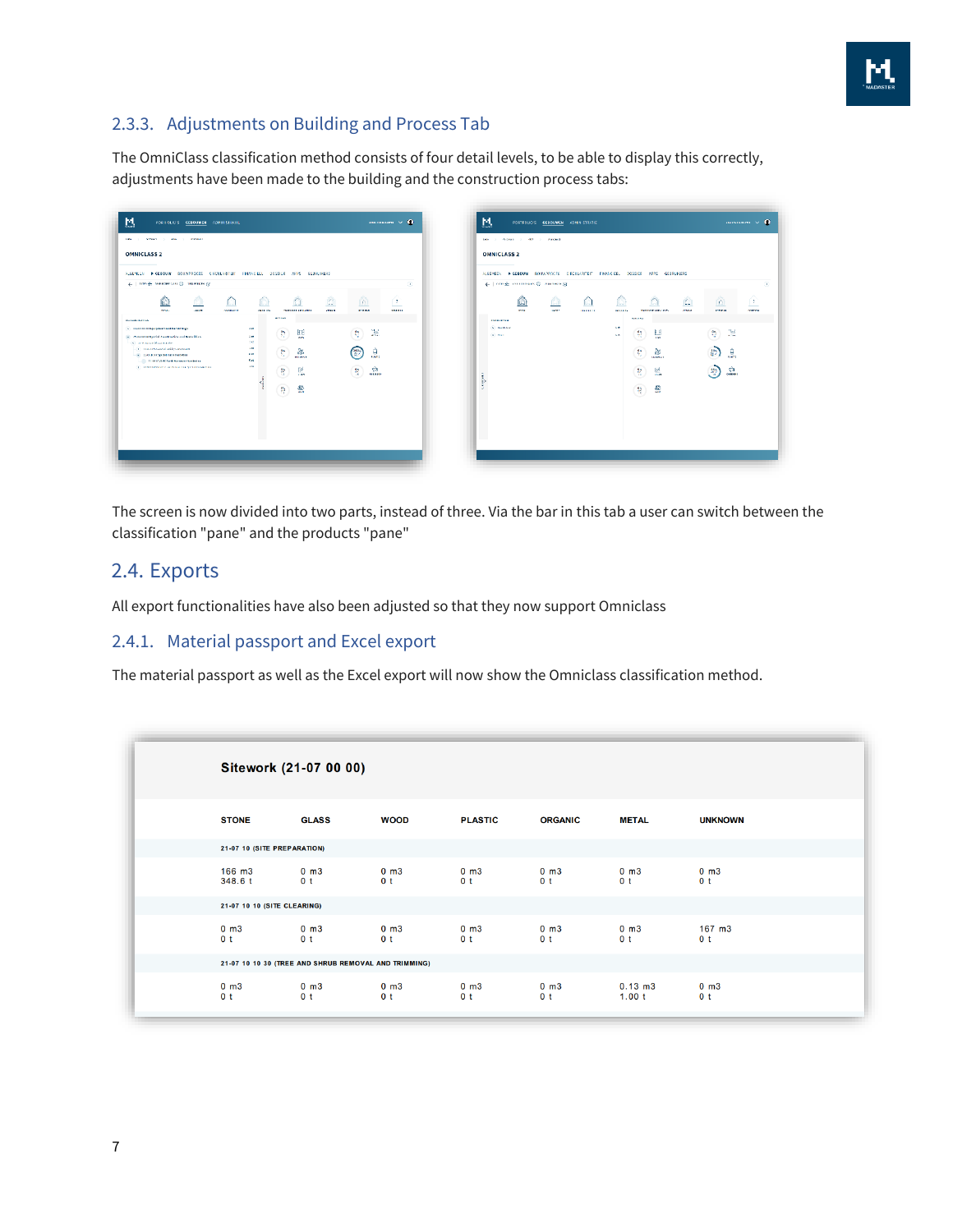

### <span id="page-7-0"></span>2.4.2. Portfolio passport Export

Because the platform does not currently support an export in which multiple classification methods can be used interchangeably, the user must make a choice for a classification method if he wants to create a material passport at portfolio level.

| <b>MATERIALENPASPOORT MAKEN</b>                                                        |        |                                    |   |
|----------------------------------------------------------------------------------------|--------|------------------------------------|---|
| <b>CLASSIFICATIEMETHODE</b>                                                            |        |                                    |   |
| Omniclass                                                                              |        |                                    | ▼ |
| Een Materialenpaspoort kan maar één classificatiemethode bevatten.                     |        |                                    |   |
| <b>GEBOUWEN IN UW PORTFOLIO</b>                                                        |        | <b>GESELECTEERDE GEBOUWEN</b>      |   |
| OmniClass 1<br>Omniclass 2                                                             | ÷<br>÷ |                                    |   |
| Zet voor het samenstellen van uw Materialenpaspoort de gebouwen in het juiste<br>veld. |        |                                    |   |
|                                                                                        |        | <b>MATERIALENPASPOORT AANMAKEN</b> |   |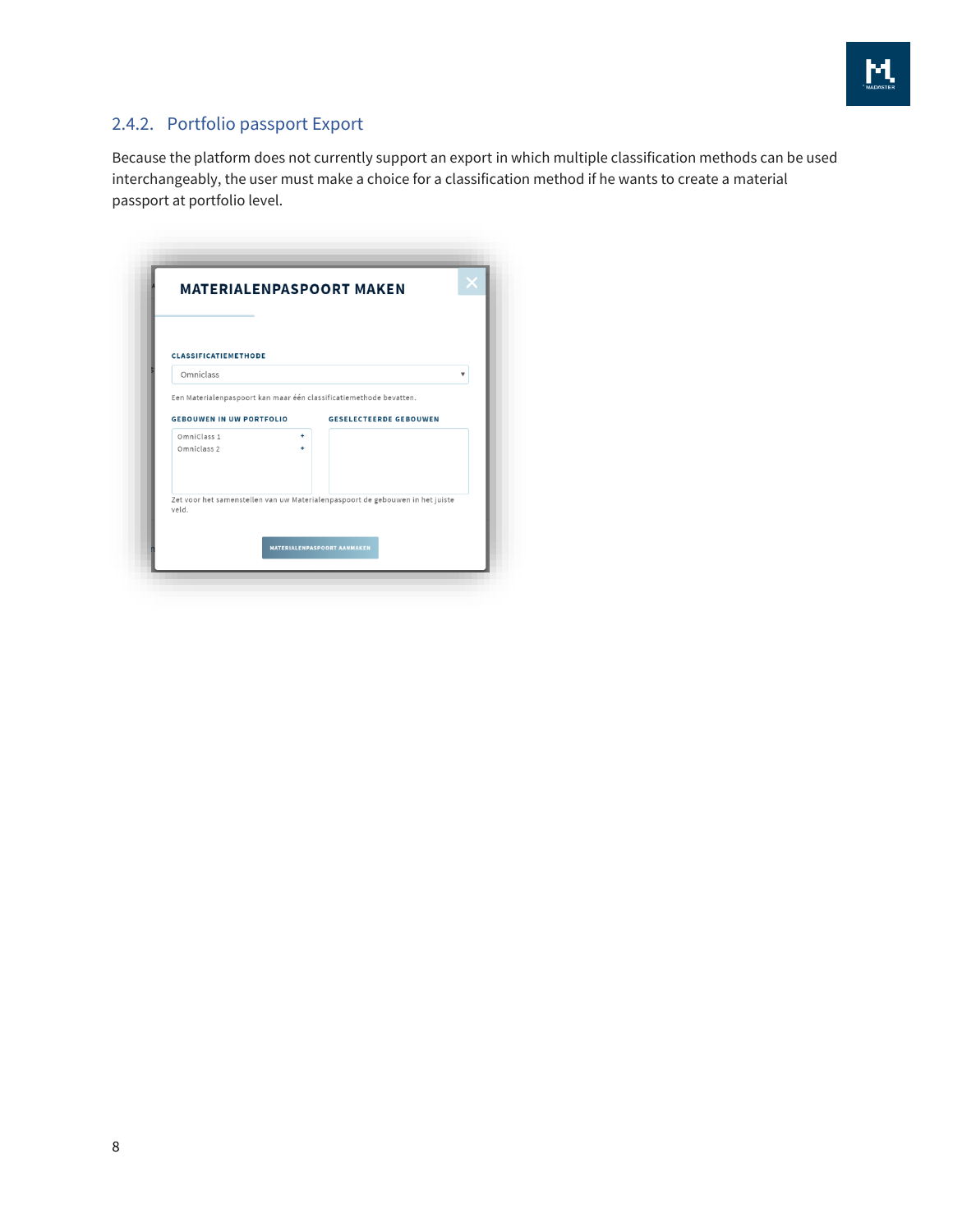

# <span id="page-8-0"></span>3. Multilingual platform

In the previous release the registration process of Madaster was provided with 6 languages:

- Dutch
- English
- German
- French
- Spanish
- Italian

Preparations have been made in this release so that the Madaster platform can also support these 6 languages in the future. At the moment of this release, the platform will initially only be available in English and Dutch.

## <span id="page-8-1"></span>3.1. Bug fixing

Various minor bug fixes were implemented throughout the platform.